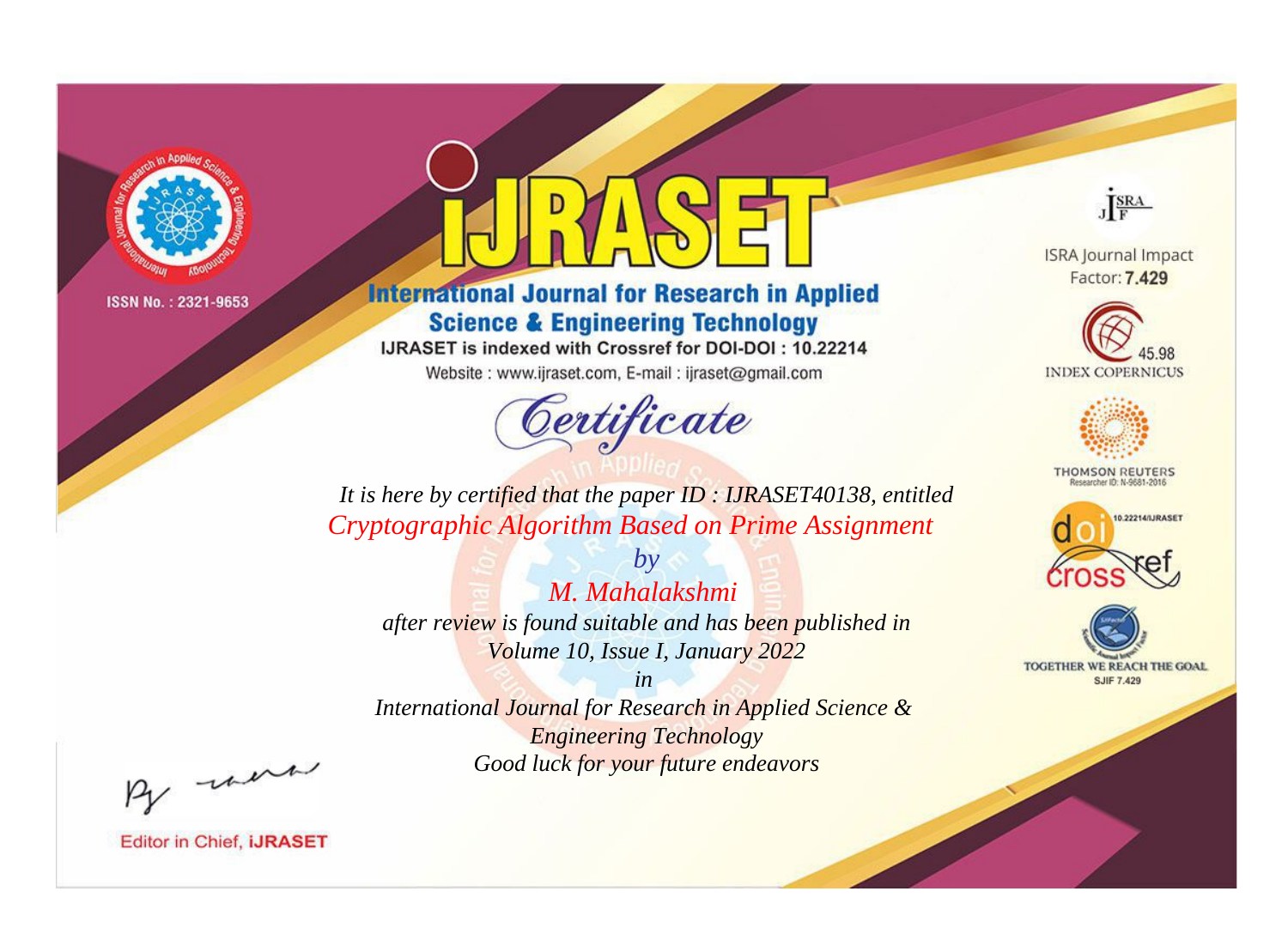

# **International Journal for Research in Applied Science & Engineering Technology**

IJRASET is indexed with Crossref for DOI-DOI: 10.22214

Website: www.ijraset.com, E-mail: ijraset@gmail.com



JERA

**ISRA Journal Impact** Factor: 7.429





**THOMSON REUTERS** 



TOGETHER WE REACH THE GOAL **SJIF 7.429** 

*It is here by certified that the paper ID : IJRASET40138, entitled Cryptographic Algorithm Based on Prime Assignment*

*J. Kannan after review is found suitable and has been published in Volume 10, Issue I, January 2022*

*by*

*in* 

*International Journal for Research in Applied Science & Engineering Technology Good luck for your future endeavors*

By morn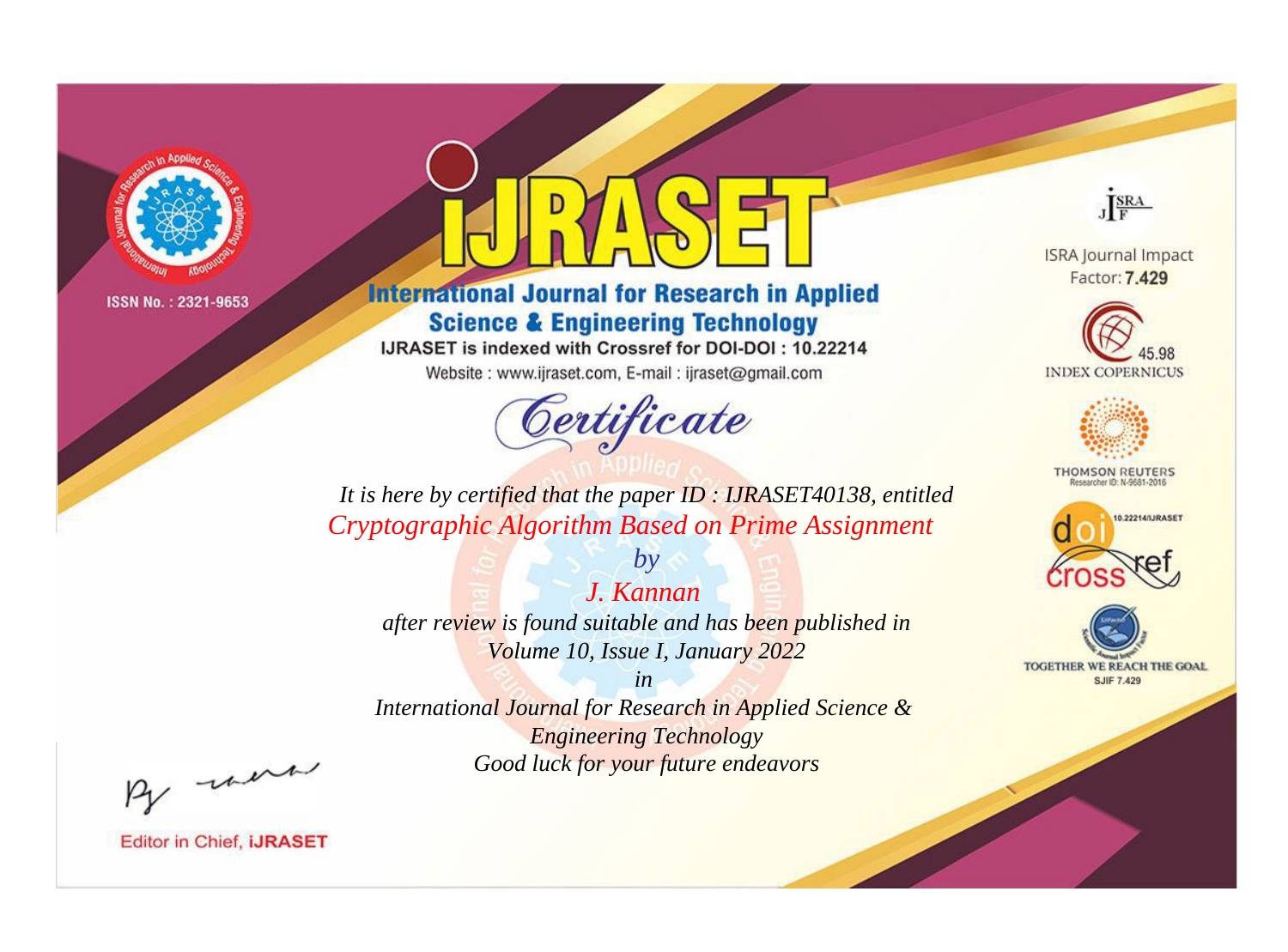

# **International Journal for Research in Applied Science & Engineering Technology**

IJRASET is indexed with Crossref for DOI-DOI: 10.22214

Website: www.ijraset.com, E-mail: ijraset@gmail.com



JERA

**ISRA Journal Impact** Factor: 7.429





**THOMSON REUTERS** 



TOGETHER WE REACH THE GOAL **SJIF 7.429** 

It is here by certified that the paper ID: IJRASET40138, entitled Cryptographic Algorithm Based on Prime Assignment

Manju Somanath after review is found suitable and has been published in Volume 10, Issue I, January 2022

 $by$ 

 $in$ International Journal for Research in Applied Science & **Engineering Technology** Good luck for your future endeavors

By morn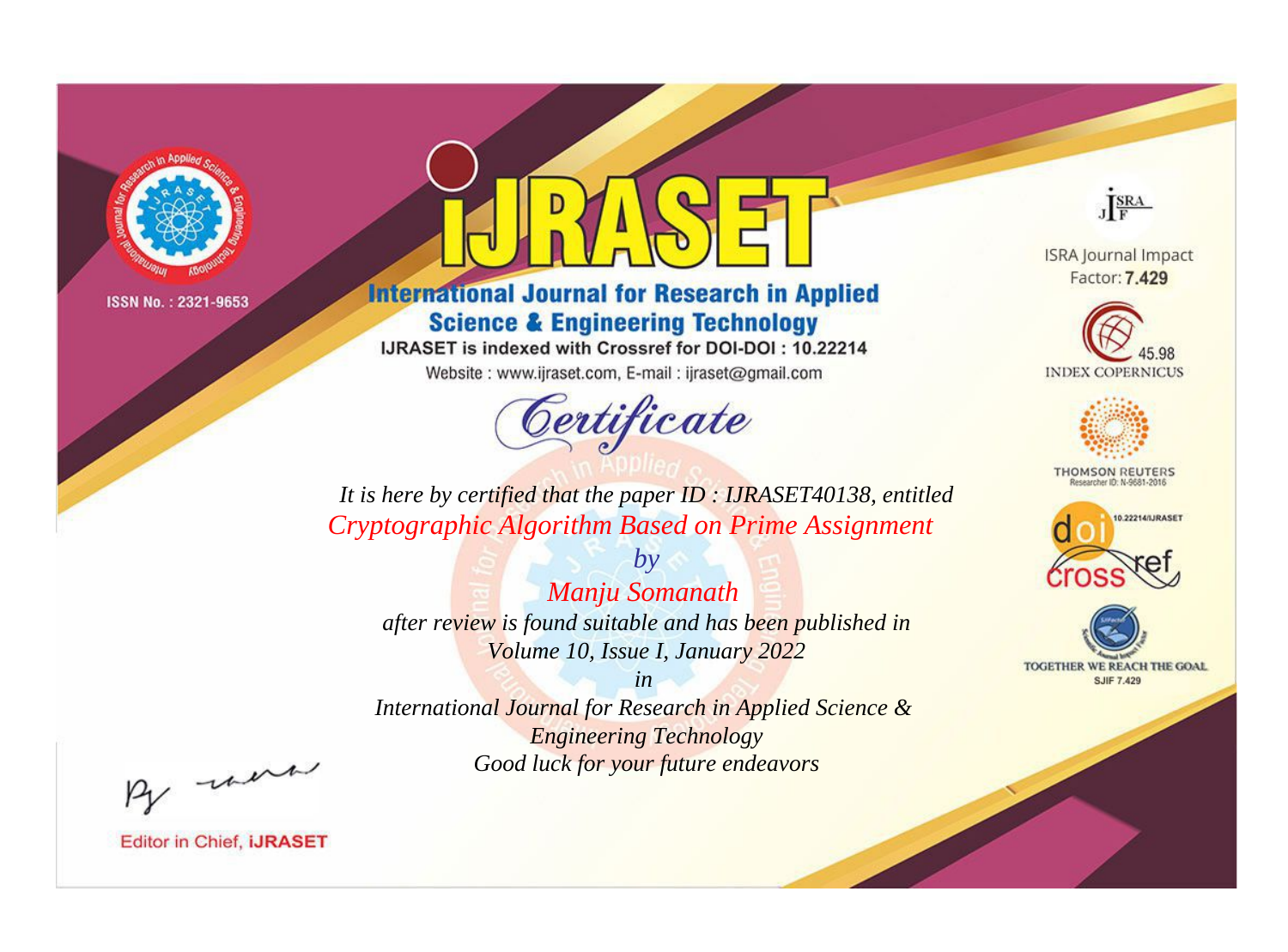

# **International Journal for Research in Applied Science & Engineering Technology**

IJRASET is indexed with Crossref for DOI-DOI: 10.22214

Website: www.ijraset.com, E-mail: ijraset@gmail.com



JERA

**ISRA Journal Impact** Factor: 7.429





**THOMSON REUTERS** 

![](_page_3_Picture_12.jpeg)

TOGETHER WE REACH THE GOAL **SJIF 7.429** 

*It is here by certified that the paper ID : IJRASET40138, entitled Cryptographic Algorithm Based on Prime Assignment*

*K. Raja after review is found suitable and has been published in Volume 10, Issue I, January 2022*

*by*

*in* 

*International Journal for Research in Applied Science & Engineering Technology Good luck for your future endeavors*

By morn